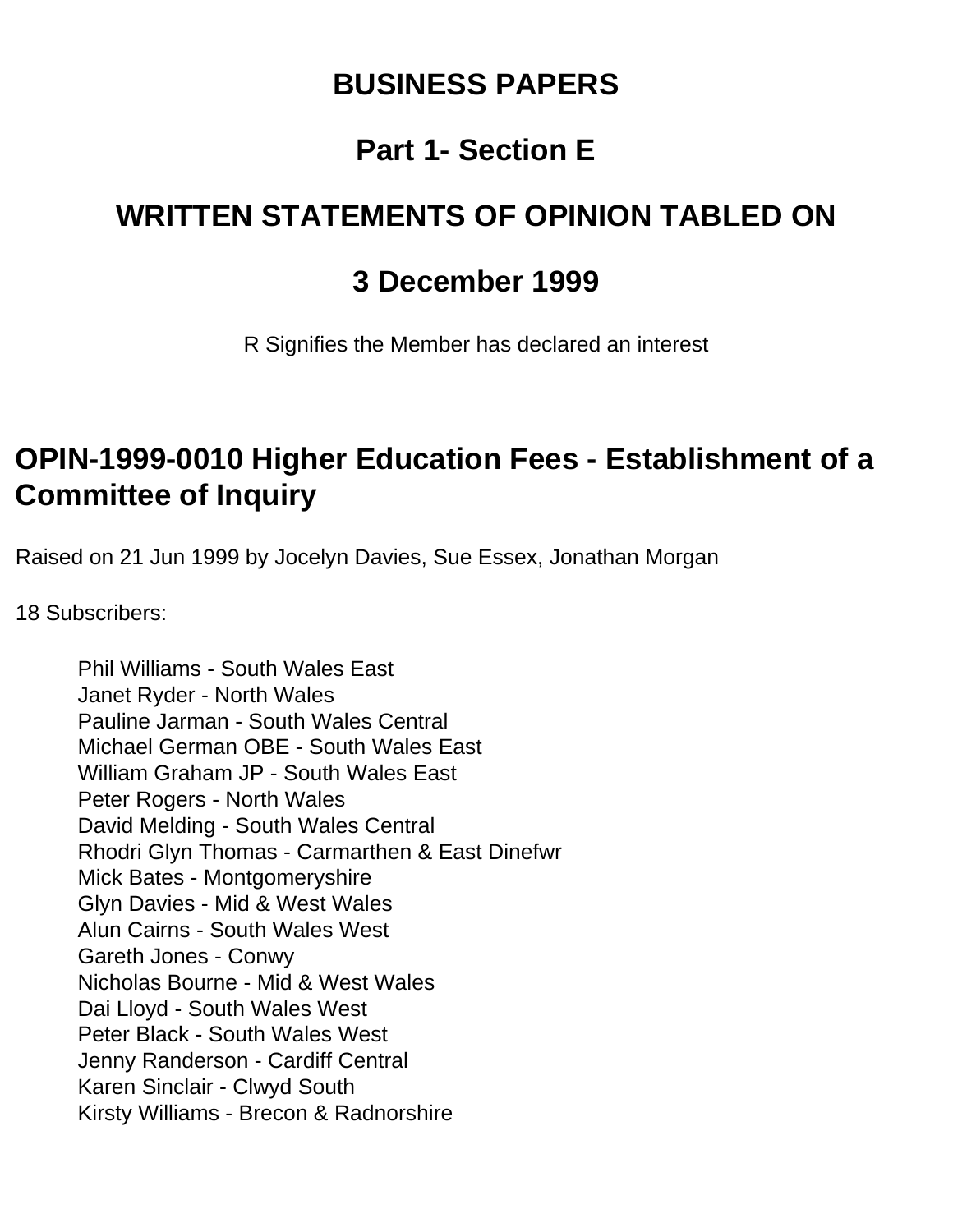*The National Assembly declares its support for the establishment of a Committee of Inquiry into the consequences of the imposition of tuition fees on higher education students in Wales. This Committee should be modelled on the Committee of Inquiry that is being set up, by the First Minister of Scotland, Donald Dewar. The Committee should report within six months, and its membership should consist of independent academics, lay people and student representatives.*

### **OPIN-1999-0017 Status of Charities**

Raised on 29 Jun 1999 by Cynog Dafis - Mid and West Wales

42 Subscribers

Phil Williams - South Wales East Huw Lewis – Merthyr Tydfil and Rhymney Ieuan Wyn Jones - Ynys Mon Peter Rogers - North Wales David Davies - Monmouth Glyn Davies - Mid and West Wales Jocelyn Davies - South Wales East Rhodri Glyn Thomas - Carmarthen East and Dinefwr Jonathan Morgan - South Wales Central Gwenda Thomas - Neath Alison Halford - Delyn Sue Essex - Cardiff North Brian Hancock - Islwyn Alun Cairns - South Wales West Lynne Neagle - Torfaen Alun Pugh - Clwyd West Janet Ryder - North Wales Janice Gregory - Ogmore Owen John Thomas MA - South Wales Central Val Feld – Swansea East John Griffiths LLB - Newport East Nicholas Bourne LLB LLM - Mid and West Wales Brian Gibbons FRCGP - Aberavon Pauline Jarman - South Wales Central Christine Chapman - Cynon Valley Karen Sinclair - Clwyd South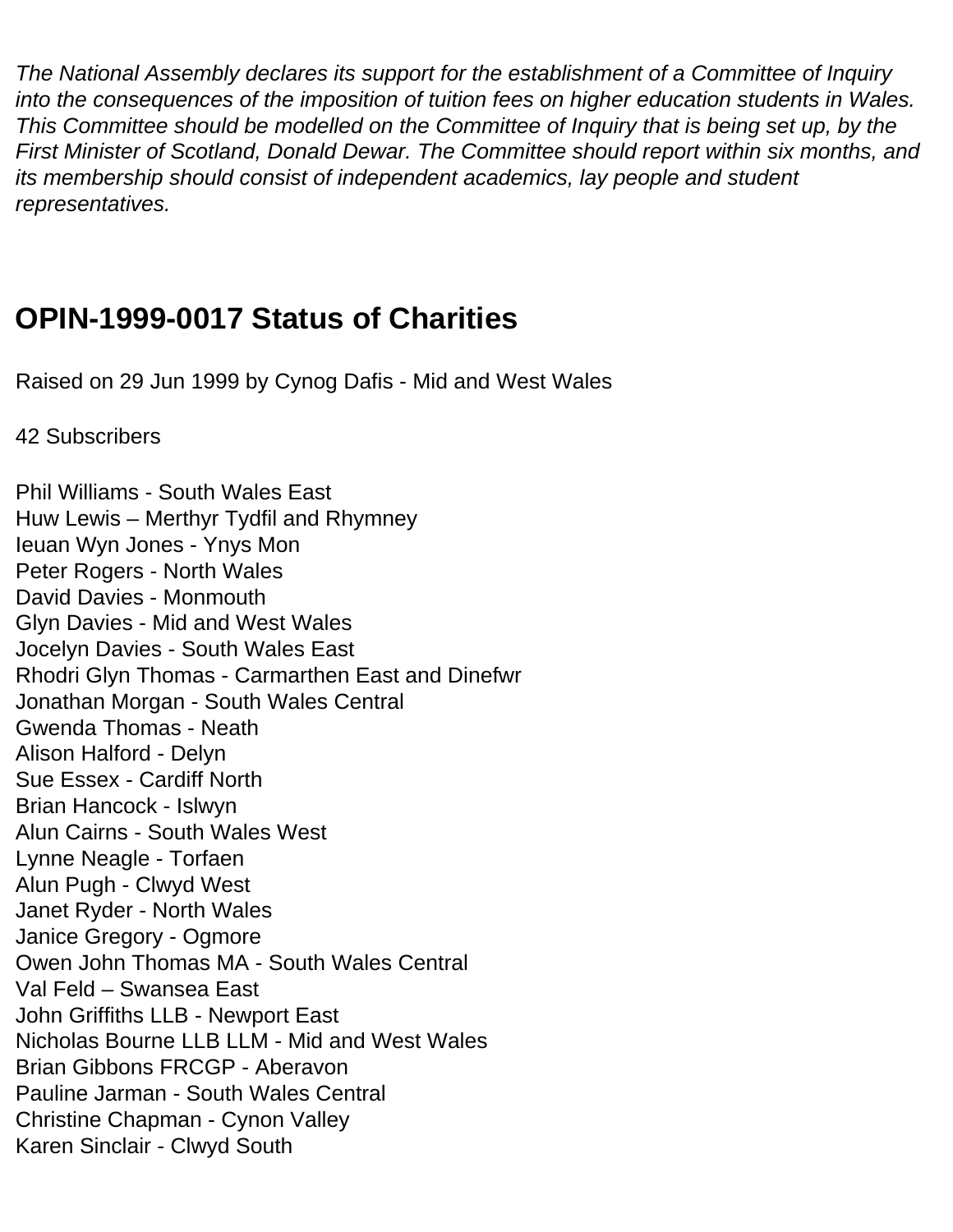Dai Lloyd MBBCh MRCGP Dip.Ther - South Wales West Richard Edwards - Preseli Pembrokeshire Michael German OBE - South Wales East Janet Davies - South Wales West Kirsty Williams - Brecon and Radnorshire Christine Humphreys - North Wales Gareth Jones - Conwy Geraint Davies - Rhondda Lorraine Barrett - Cardiff South and Penarth Peter Black - South Wales West Mick Bates - Montgomeryshire Elin Jones - Ceredigion Carwyn Jones LLB - Bridgend Ann Jones - Vale of Clwyd Ron Davies - Caerphilly Jenny Randerson -Cardiff Central

*This Assembly notes that the law does not prevent competent crooks from registering or acquiring registered charities; and that official advice on how to prevent fraudulent collections at supermarkets, stations and pubs has for many years proved ineffective; urges all owners of such premises to insist beforehand on a recommendation from a first class source on each collecting charity, along the lines of the Charity Check system; and hopes that all fraudulent collections can thus be soon eliminated throughout Wales, so that the splendid tradition whereby owners allow charitable collections can safely continue.*

### **OPIN-1999-0022 City Status for Newport**

Raised by John Griffiths LLB on 08 July 1999

18 Subscribers:

Phil Williams Lynne Neagle William Graham JP Glyn Davies Geraint Davies Brian Hancock Jocelyn Davies Gwenda Thomas Brian Gibbons FRCGP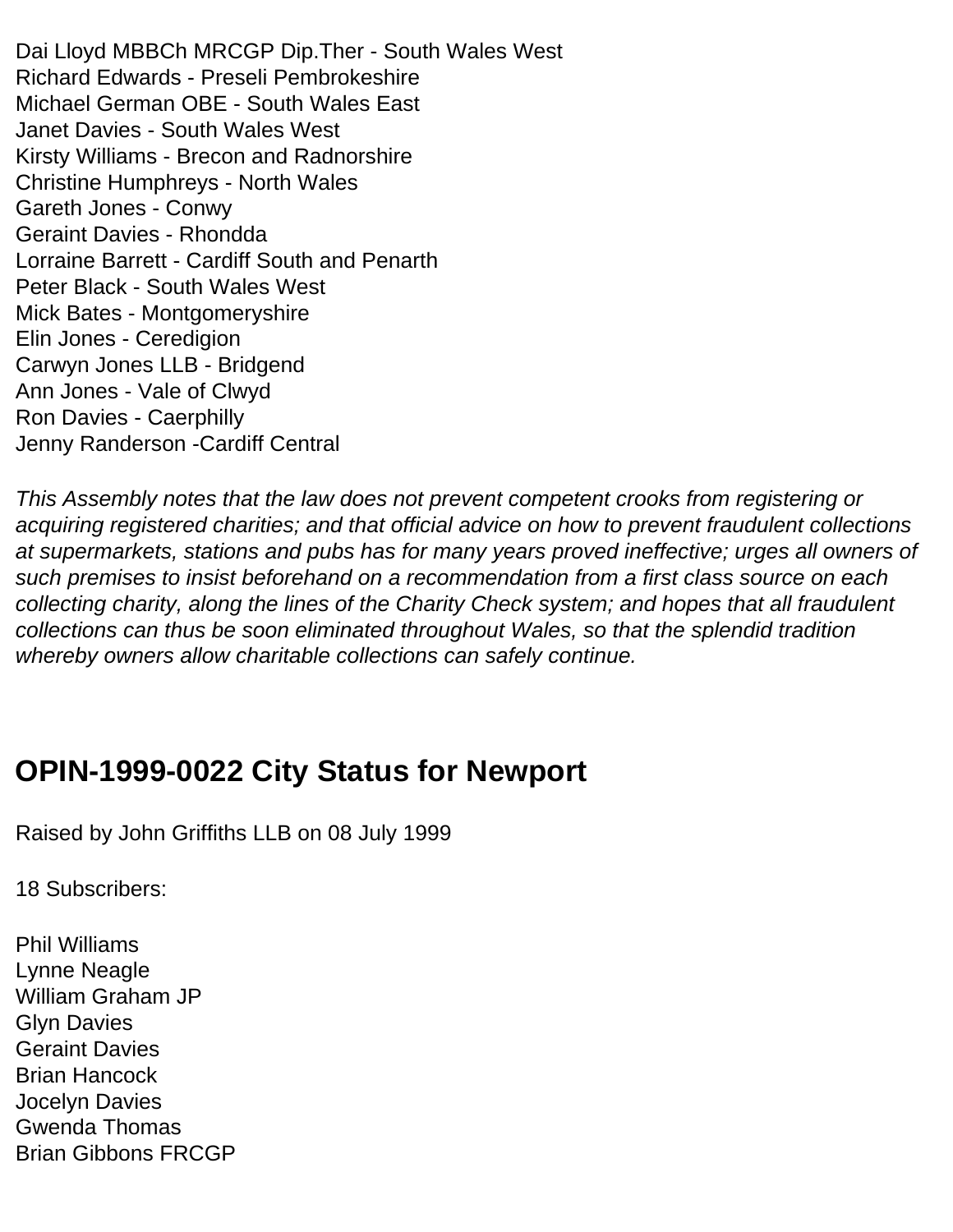Huw Lewis Ron Davies Sue Essex Janice Gregory Christine Chapman Carwyn Jones LLB Owen John Thomas MA Gareth Jones Rosemary Butler

*The National Assembly for Wales recognises the strength of Newport's bid for city status. The Assembly believes Newport should be granted city status and wishes to place on the record its support for Newport's bid.*

### **OPIN-1999-0023 British Sign Language (BSL)**

09 Jul 1999 Raised by Mick Bates - Montgomeryshire Peter Black- South Wales West Michael German OBE - South Wales East

29 Subscribers

Phil Williams - South Wales East David Melding – South Wales Central John Griffiths- Newport East Christine Chapman – Cynon Valley Sue Essex – Cardiff North Nick Bourne – Mid and West Wales Huw Lewis – Merthyr Tydfil and Rhymney Janice Gregory – Ogmore David Rhys Lloyd – South Wales West Alison Halford - Delyn Val Feld - Swansea East John Marek - Wrexham Alun Cairns - South Wales West Janet Ryder - North Wales Helen Mary Jones - Llanelli Lorraine Barrett - Cardiff South and Penarth Rhodri Glyn Thomas - Carmarthen East and Dinefwr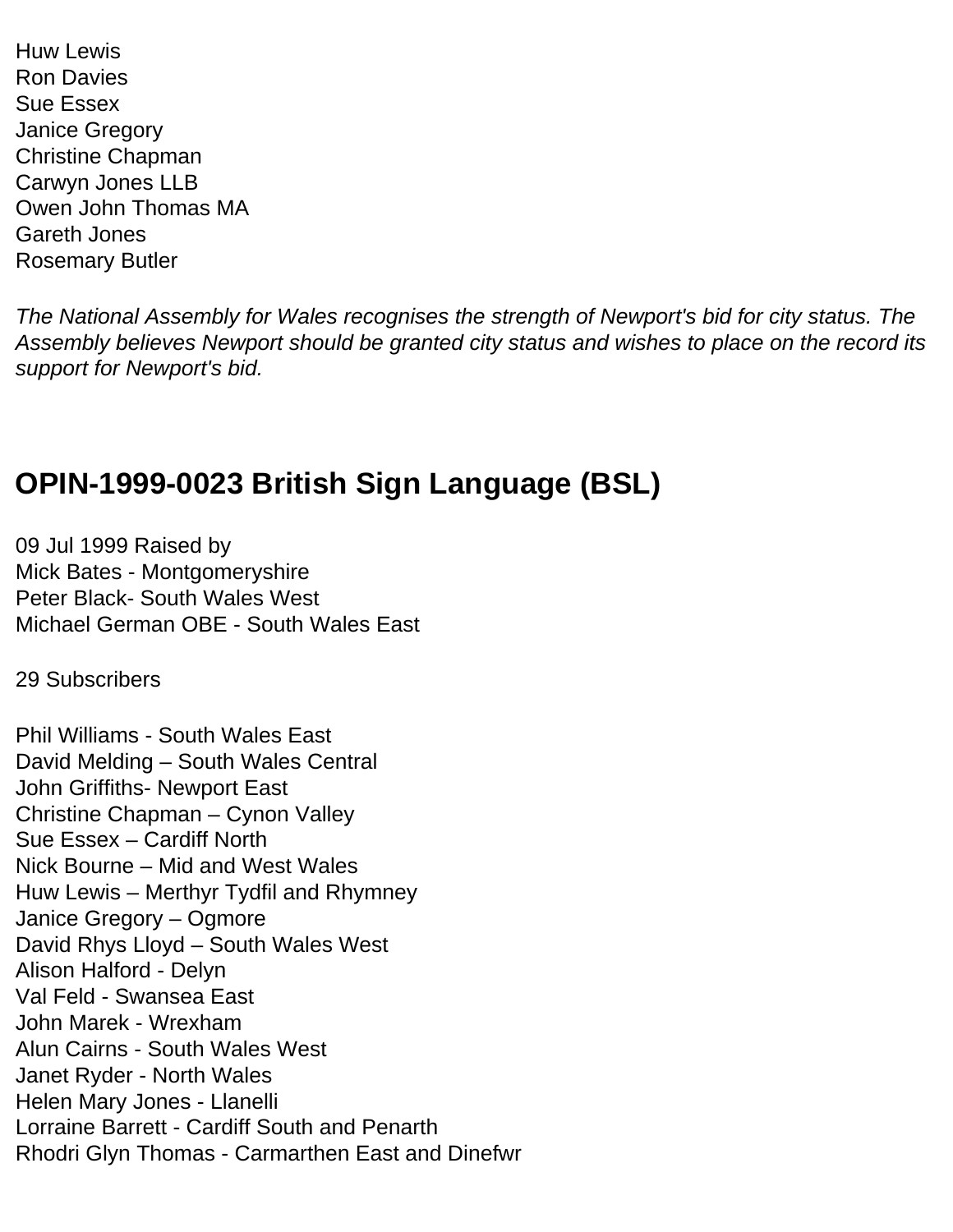Geraint Davies - Rhondda Glyn Davies - Mid and West Wales William Graham JP - South Wales East Jonathan Morgan - South Wales Central Brian Gibbons FRCGP - Aberavon Christine Humphreys - North Wales Karen Sinclair - Clwyd South Pauline Jarman - South Wales Central Kirsty Williams - Brecon and Radnorshire Jocelyn Davies - South Wales East Jenny Randerson - Cardiff Central Richard Edwards - Preseli Pembrokeshire

*The Assembly notes 4,000 people attended the British Sign Language (BSL) march in London on 27 June. Despite European legislation passed 10 years ago, the Government has not recognised BSL users as a linguistic minority although 62,000 people in the UK use BSL as their first language.*

*The Assembly hopes that BSL receives official recognition, as this will give deaf people equal access to information, health care and employment opportunities in their preferred language. It will entitle Deaf children to the quality of education that hearing children enjoy and allow them to develop their own language skills during their formative years.*

## **OPIN-1999-0030 Arts Council for Wales - Drama Strategy**

Raised on 22 July by Jenny Randerson - Cardiff Central

20 Subscribers

Phil Williams - South Wales East Cynog Dafis – Mid & West Wales Pauline Jarman – South Wales Central Helen Mary Jones - Llanelli Alun Cairns – South Wales West Kirsty Williams - Brecon & Radnorshire Jonathon Morgan – South Wales Central David Davies - Monmouth Gareth Jones - Conwy Nicholas Bourne – Mid & West Wales Rodri Glyn Thomas - Carmarthen East and Dinefwr Jocelyn Davies - South Wales East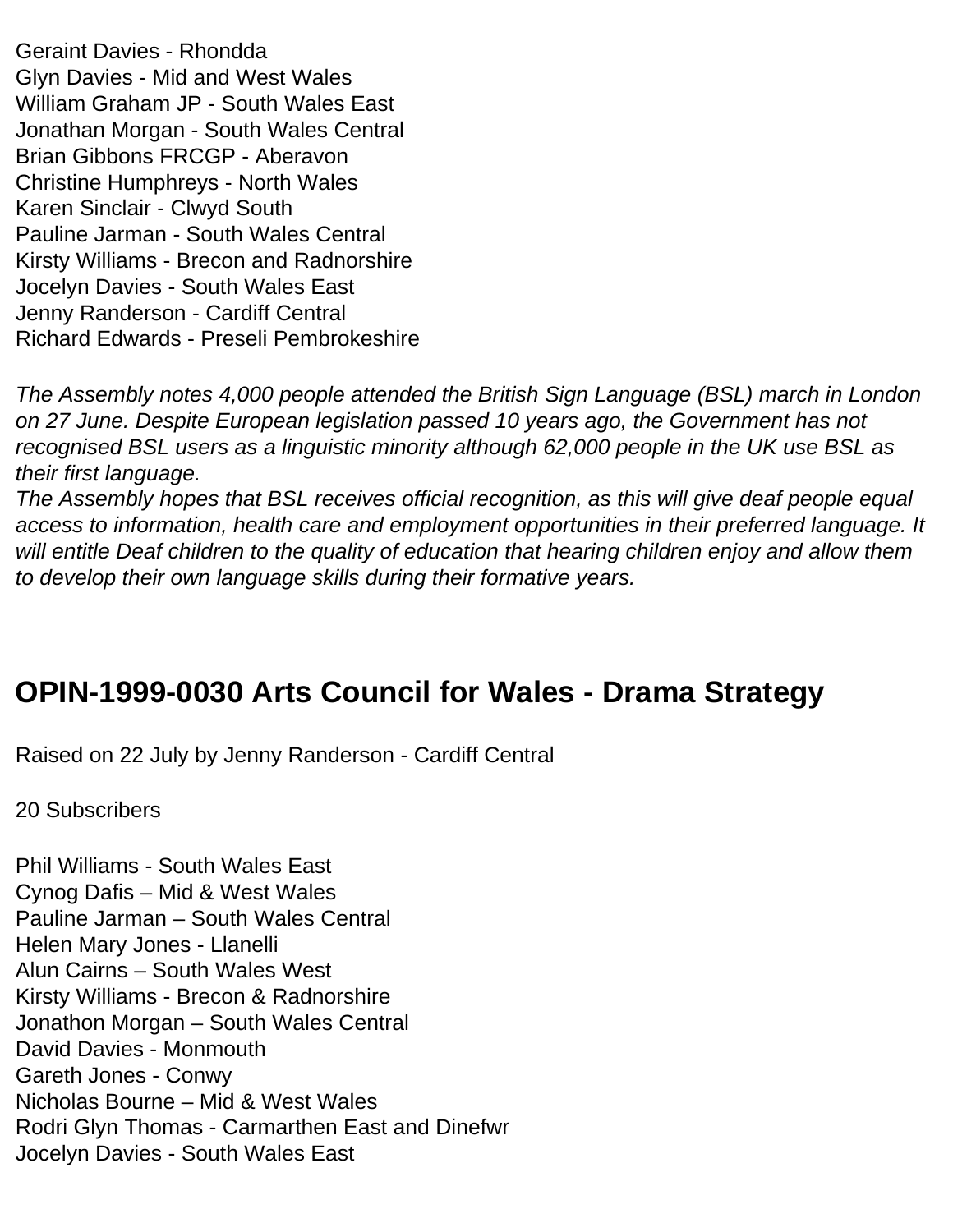Janet Ryder - North Wales Geraint Davies - Rhondda Owen John Thomas MA - South Wales Central Kirsty Williams - Brecon and Radnorshire Christine Humphreys - North Wales Mick Bates - Montgomeryshire Michael German OBE - South Wales East Peter Black - South Wales West

*This Assembly believes that the Arts Council for Wales should defer its decision on its proposed Drama Strategy until after the Assembly has completed is own review of the Arts. We believe that if the Arts Council for Wales proceeds with its new strategy at this stage, it could run counter to the Assembly's priorities.*

## **OPIN-1999-0036 Local Health Groups**

Raised on 22 Sept by Kirsty Williams - Brecon and Radnorshire

15 Subscribers

Phil Williams - South Wales East Helen Mary Jones - Llanelli Cynog Dafis – Mid & West Wales Gareth Jones - Conway Rhodri Glyn Thomas – Carmarthen East and Dinefwr Nicholas Bourne LLB LLM - Mid and West Wales Janet Davies - South Wales West Peter Black - South Wales West Mick Bates - Montgomeryshire Dai Lloyd MBBCh MRCGP Dip.Ther - South Wales West[R] Christine Humphreys - North Wales Jenny Randerson - Cardiff Central Michael German OBE - South Wales East Peter Black - South Wales West Geraint Davies - Rhondda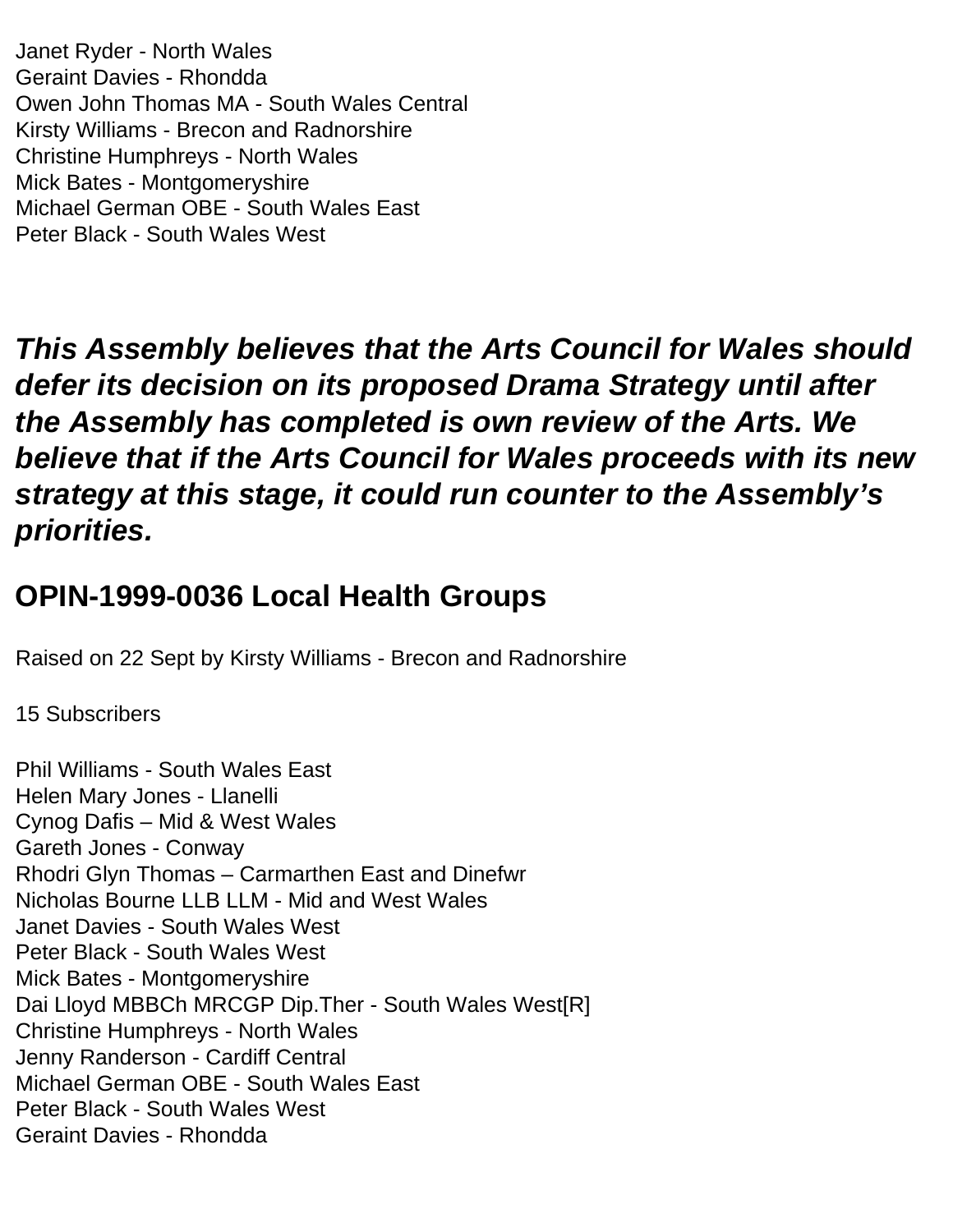*This Assembly recognises the vital role that nurses have in developing and contributing to local health services in our communities. It is essential therefore that nurses are given a seat on Local Health Group Executive Committees so that their expertise can be used fully in the process of commissioning, and improving the health of the population.*

## **OPIN-1999-0038 Funding of the Open University in Wales**

Raised on 29 Sep 1999 by

Christine Humphreys - North Wales

7 Subscribers

Phil Williams - South Wales East Dr David Lloyd – South Wales West Kirsty Williams - Brecon and Radnorshire Mick Bates - Montgomeryshire Peter Black - South Wales West Michael German OBE - South Wales East Jenny Randerson - Cardiff Central

*This Assembly recognises that the Council of the Open University has expressed support for the transfer of funding for the OU in Wales from the Higher Education Funding Council for England to the Higher Education Funding Council for Wales. The Assembly supports such a transfer and urges that it takes place in a way which will ensure maximum benefit for students and is based on maintenance or improvement of existing funding per student.* 

### **OPIN-1999-0040 Wales Anti-Poverty Network**

Raised on 06 Oct 1999 by

Alison Halford – Delyn

27 Subscribers

Phil Williams - South Wales East Dr David Lloyd – South Wales West Geraint Davies - Rhondda Rhodri Glyn Thomas – Carmarthen East and Dinefwr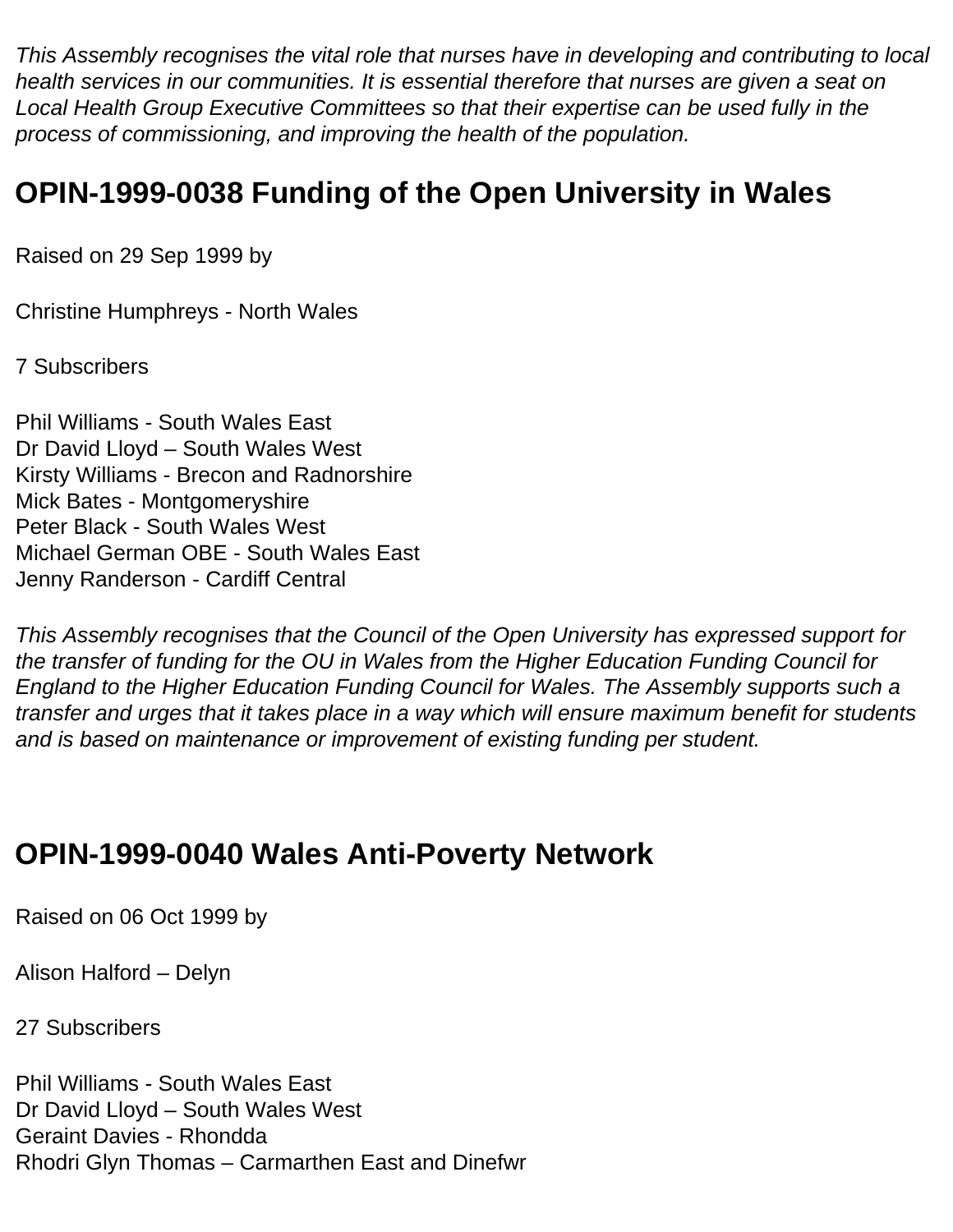Janet Ryder - North Wales Christine Humphreys - North Wales Val Feld- Swansea East Lynne Neagle - Torfaen Helen Mary Jones - Llanelli Janice Gregory - Ogmore Richard Edwards - Preseli Prembrokshire Huw Lewis - Merthyr Tydfil and Rhymney Ann Jones – Vale of Clwyd Brian Gibbons FRCGP - Aberavon Karen Sinclair - Clwyd South Gwenda Thomas - Neath John Marek - Wrexham Jenny Randerson - Cardiff Central Lorraine Barrett - Cardiff South and Penarth Ron Davies - Caerphilly Peter Black - South Wales West Kirsty Williams - Brecon and Radnorshire Owen John Thomas MA - South Wales Central Mick Bates - Montgomeryshire Michael German OBE - South Wales East Janet Davies - South Wales West John Griffiths LLB - Newport East

*The National Assembly for Wales recognises and applauds the work and aims of the Wales Anti-Poverty Network. We wish them well in their pursuit of the eradication of poverty in Wales and highlighting the destructive effects of poverty. We further signal our agreement that those who live in poverty should be empowered and invited to fully participate in schemes designed to improve their quality of life*

## **OPIN-1999-0043 Global Cultural Diversity Congress 2000**

Raised on 12 Oct 1999 by Lorraine Barrett - Cardiff South and Penarth

22 Subscribers

Phil Williams - South Wales East David Melding – South Wales Central Owen John Thomas - South Wales Central Christine Chapman – Cynon Valley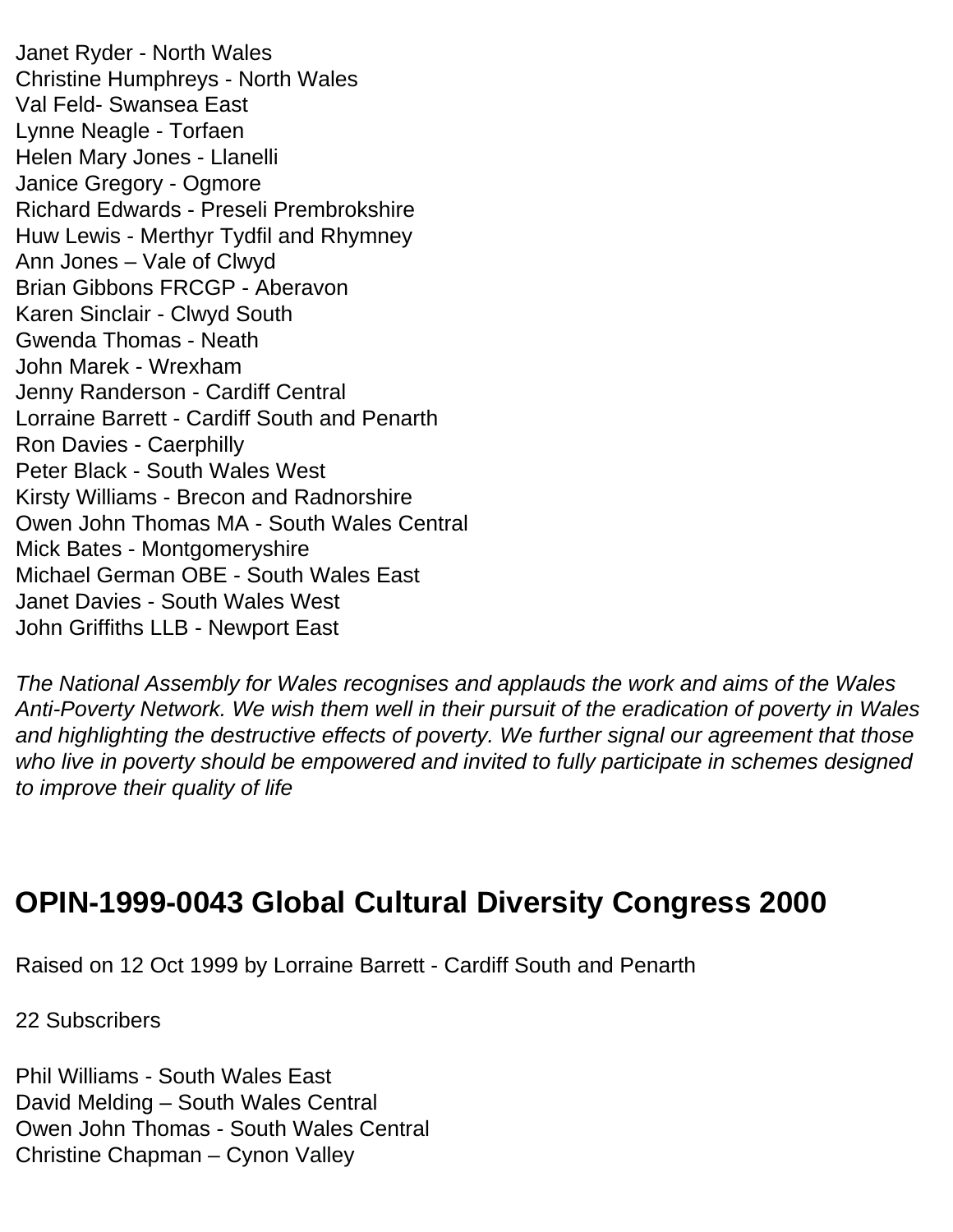Geraint Davies - Rhondda Rhodri Glyn Thomas – Carmarthen East and Dinefwr Janet Ryder - North Wales Lynne Neagle - Torfaen Janice Gregory - Ogmore Richard Edwards - Preseli Pembrokeshire Brian Gibbons FRCGP - Aberavon Val Feld - Swansea East Huw Lewis - Merthyr Tydfil and Rhymney John Griffiths LLB - Newport East Jenny Randerson - Cardiff Central Mick Bates - Montgomeryshire Jocelyn Davies - South Wales East Cynog Dafis - Mid and West Wales Michael German OBE - South Wales East David Rhys Lloyd – South Wales West Karen Sinclair - Clwyd South Alison Halford - Delyn

*This Assembly welcomes and gives its full support and endorsement to the Global Cultural Diversity Congress 2000 to be hosted in Cardiff from March 20-23rd. The Assembly recognises that the Congress is likely to be the first major global event of the new millennium to be held in Wales and an ideal opportunity to promote the practical understanding of cultural diversity necessary in a modern and multicultural society*

### **OPIN-1999-0044 Campaign by Cofeb Tryweryn for National Monument**

Raised on 12 Oct 1999 by

Ron Davies - Caerphilly John Marek - Wrexham

21 Subscribers

Phil Williams - South Wales East Pauline Jarman – South Wales Central Kirsty Williams - Brecon & Radnorshire Brian Hancock - Islwyn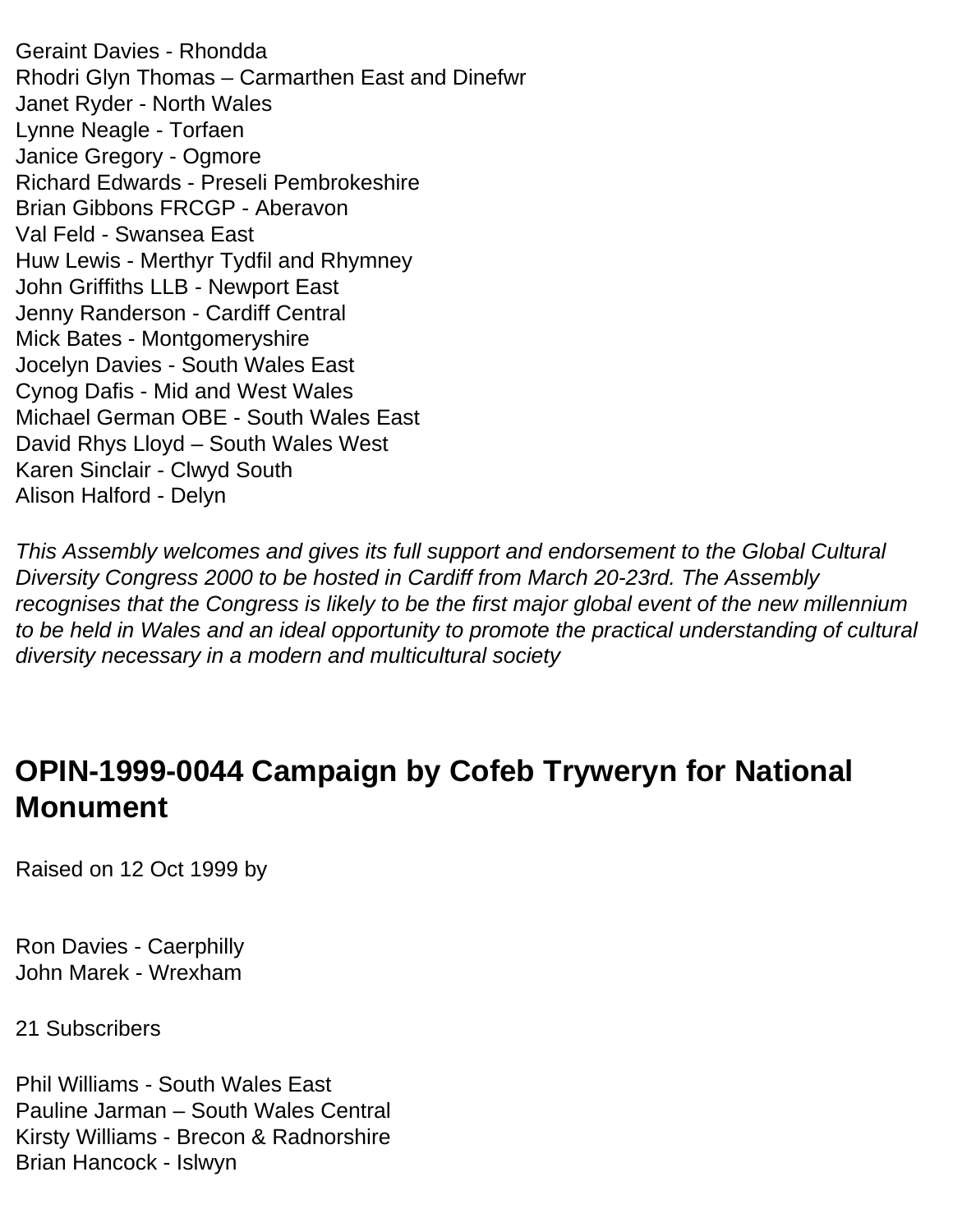Ieuan Wyn Jones – Ynys Mon Mick Bates - Montgomeryshire Christine Chapman – Cynon Valley Val Feld – Swansea East Carwyn Jones - Bridgend Elin Jones - Ceredigion Jenny Randerson – Cardiff Central Geraint Davies - Rhondda Rhodri Glyn Thomas – Carmarthen East and Dinefwr Cynog Dafis - Mid and West Wales Janet Ryder - North Wales Helen Mary Jones - Llanelli David Rhys Lloyd – South Wales West Owen John Thomas – South Wales Central Karen Sinclair – Clwyd South Gareth Jones - Conwy Michael German OBE– South Wales East Alison Halford - Delyn

*The Assembly will recall the flooding of the Welsh Village of Capel Celyn in 1957 by the Liverpool Corporation to provide water for its own development. The Assembly commends the 35 of the then 36 Welsh MP's who unsuccessfully opposed the flooding thereby demonstrating the need for Wales to have it's own national voice.*

*The Assembly supports the campaign by Cofeb Tryweryn to establish a permanent national monument on the shores of Llyn Tryweryn to commemorate this significant moment in Welsh history.*

## **OPIN-1999-0045 Millennium Pardon for Dic Pendryn**

Raised on 15 Oct 1999 by

Huw Lewis - Merthyr Tydfil and Rhymney

24 Subscribers

Michael German - South Wales East Janet Davies - South Wales West Phil Williams - South Wales East Rhodri Thomas – Carmarthen East & Dinefwr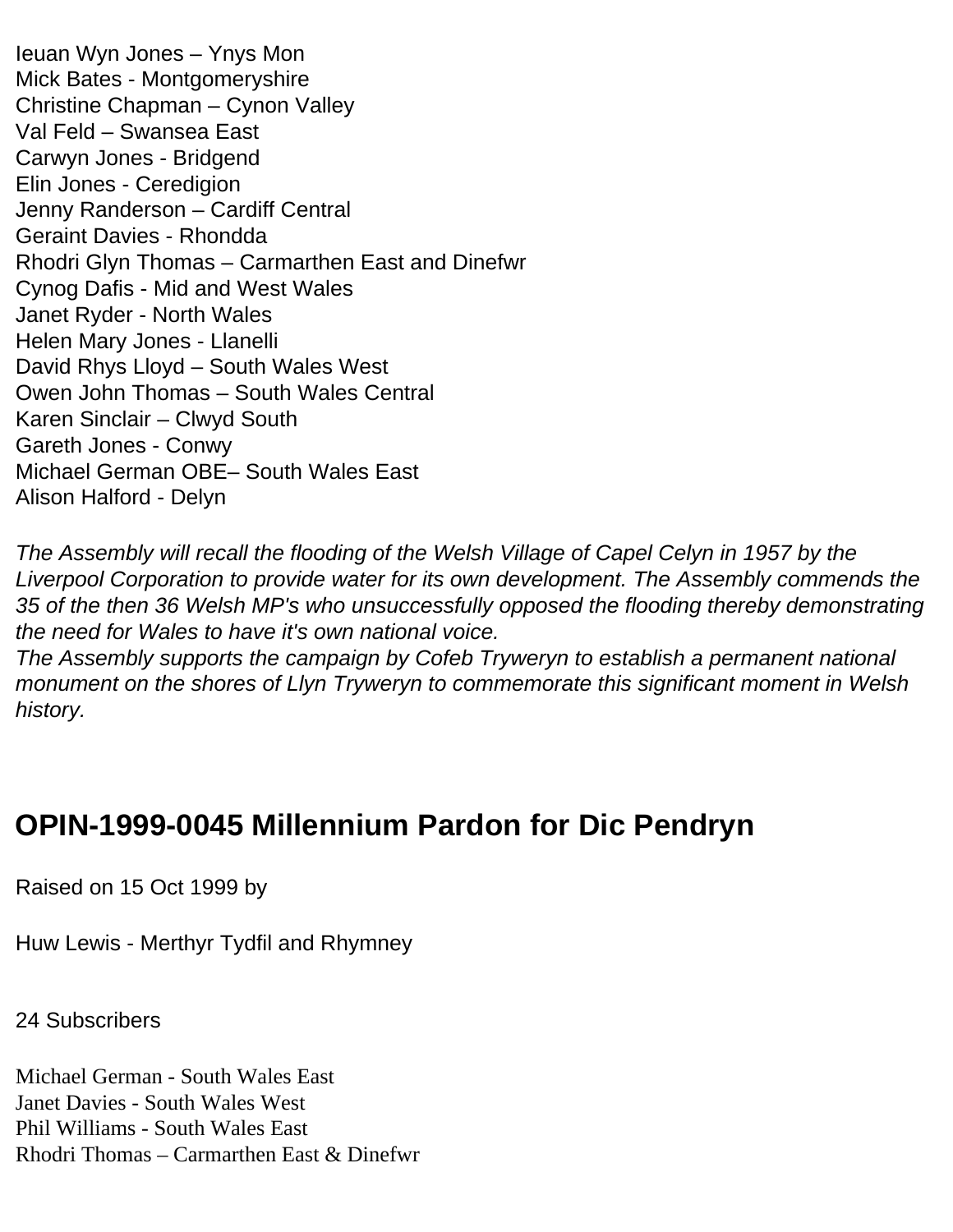Peter Black – South Wales West Karen Sinclair – Clwyd South Mick Bates - Montgomeryshire Ann Jones – Vale of Clwyd Gwenda Thomas – Neath Alun Pugh – Clwyd West Geraint Davies - Rhondda Kirsty Williams - Brecon & Radnorshire Brian Hancock - Islwyn Lynne Neagle - Torfaen Alison Halford - Delyn Janice Gregory - Ogmore Ron Davies - Caerphilly Val Feld – Swansea East Christine Chapman – Cynon Valley John Griffiths – Newport East Brian Gibbons FRCGP - Aberavon Carwyn Jones - Bridgend Lorraine Barrett – Cardiff South and Penarth Richard Edwards - Preseli Pembrokeshire Owen John Thomas - South Wales Central

*The National Assembly calls upon the Home Secretary to offer a 'Millennium Pardon' to Dic Pendryn, the first Welsh working class martyr. Dic Pendryn was hanged for his part in the Merthyr Rising of 1831, based on unreliable and unsafe evidence, as an example to other working class people in South Wales who might have been driven to protest at the appalling injustices they suffered. The Assembly calls on the Home Secretary to make this civic gesture to the people of Merthyr Tydfil and to right a miscarriage of justice from the past in time to celebrate the Millennium.*

### **OPIN-1999-0049 Credit Union Movement**

21 Oct 1999 Raised by

Lorraine Barrett, Peter Black, Jocelyn Davies, John Griffiths LLB

26 Subscribers:

Phil Williams - South Wales East Brian Gibbons – Aberavon Karen Sinclair – Clwyd South Cynog Dafis – Mid & West Wales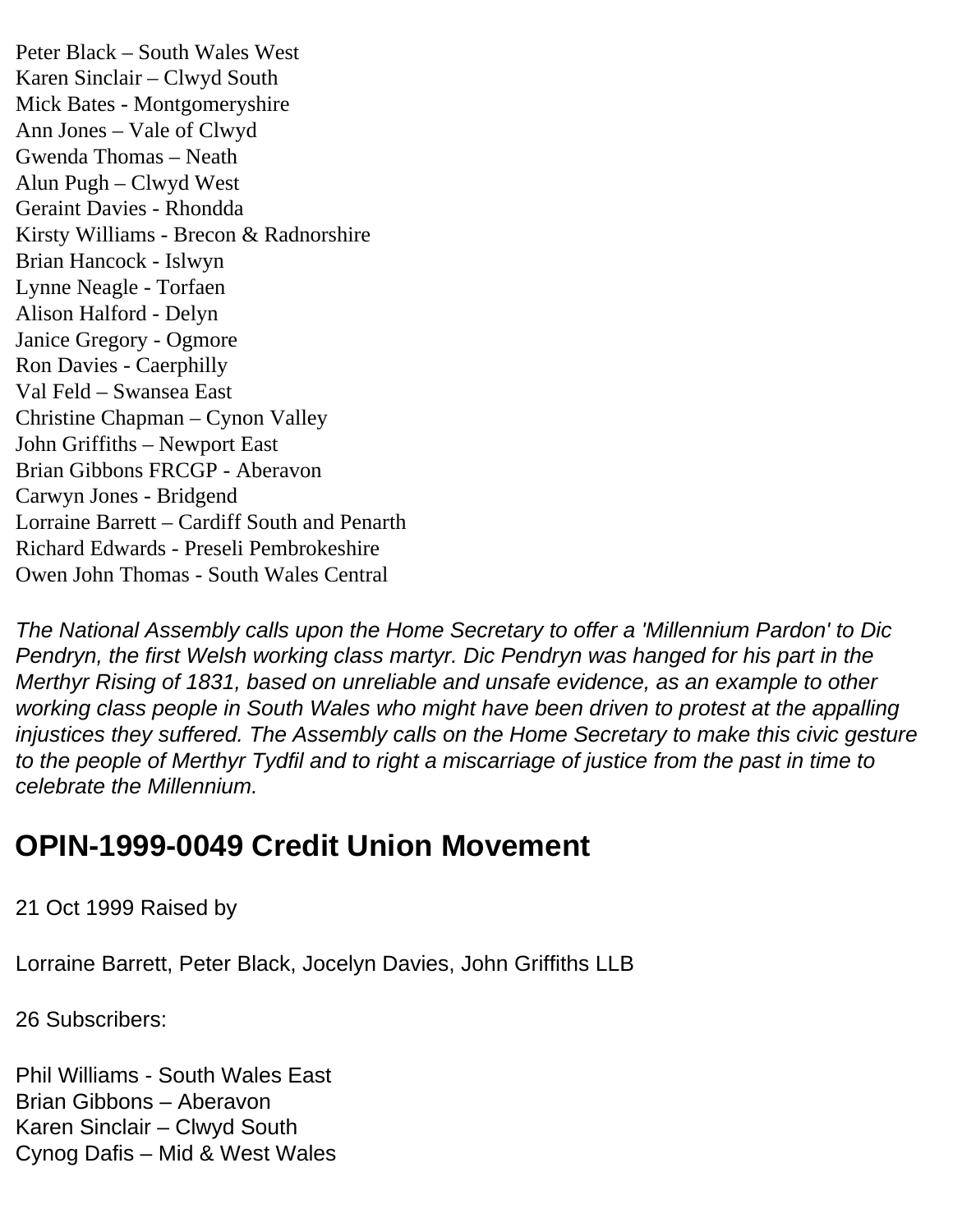Gareth Jones – Conwy Dr David Lloyd – South Wales West Pauline Jarman – South Wales Central Jenny Randerson – Cardiff Central Christine Chapman – Cynon Valley Geraint Davies - Rhondda Michael German – South Wales East Kirsty Williams - Brecon & Radnorshire Val Feld – Swansea East Ieuan Wyn Jones – Ynys Mon Lynne Neagle - Torfaen Huw Lewis - Merthyr Tydfil and Rhymney Brian Hancock - Islwyn Janet Ryder – North Wales Owen John Thomas – South Wales Central Ron Davies - Caerphilly Mick Bates – Montgomeryshire Richard Edwards - Preseli Pembrokeshire Rhodri Glyn Thomas - Carmarthen & East Dinefwr Janice Gregory - Ogmore Elin Jones - Ceredigion Carwyn Jones – Bridgend

*The National Assembly wishes today on International Credit Union Day (October 21 1999) to celebrate the Credit Union movement by supporting the contribution it makes to the economic and social life of Wales. The National Assembly for Wales will help launch its latest reports today. We call on members of the Assembly to support the main recommendations in the reports to ensure the continued evolution of the credit union movement in Wales. We wish the credit union movement in Wales continued success and hope to see it play a major part in the continued development of Welsh life.*

#### **OPIN-1999-0050 Repeal of Section 28 of the Local Government Act 1988**

Raised on 29 October by

Jenny Randerson – Cardiff Central

16 Subscribers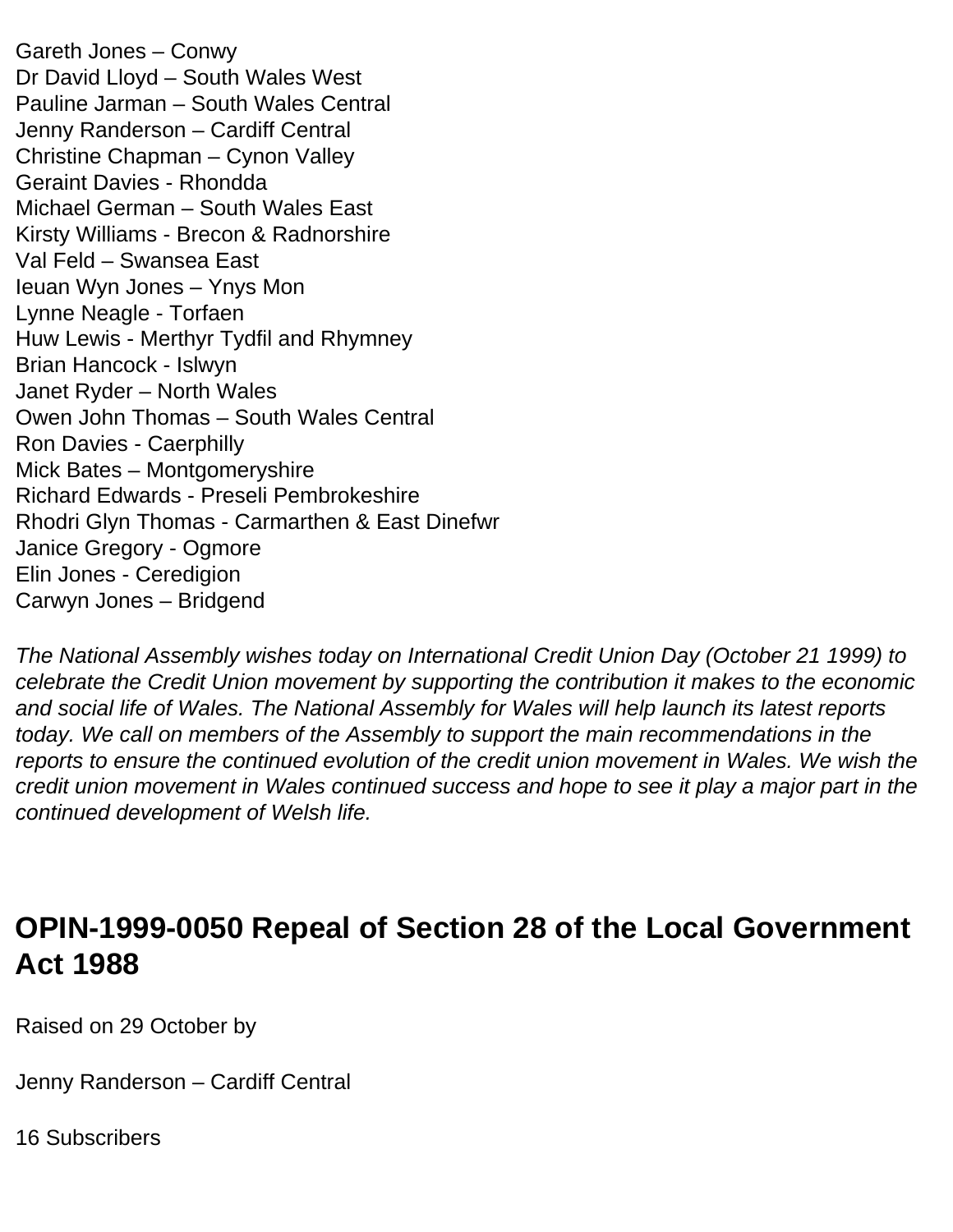Phil Williams - South Wales East Pauline Jarman – South Wales Central (R) Dr David Lloyd – South Wales West Cynog Dafis – Mid & West Wales Geraint Davies - Rhondda Rhodri Glyn Thomas – Carmarthen East & Dinefwr Gareth Jones – Conwy Janet Davies – South Wales West Helen Mary Jones - Llanelli Elin Jones – Ceredigion Jocelyn Davies – South Wales East Michael German – South Wales East Christine Humphries – North Wales Mick Bates – Montgomeryshire Kirsty Williams – Brecon & Radnorshire Peter Black – South Wales West

*This Assembly believes that Section 28 of the Local Government Act 1988 unfairly discriminates against gay men, lesbians and bisexuals, and is a significant obstacle, preventing schools from dealing with homophobic bullying. We believe that the forthcoming Local Government legislation provides an ideal opportunity to repeal this measure.*

### **OPIN-1999-0051 Therapeutic Work and the Minimum Wage**

02 Nov 1999 Raised by

Geraint Davies, Helen Mary Jones

13 Subscribers

Phil Williams - South Wales East Pauline Jarman – South Wales Central Dr David Lloyd- South Wales West Gareth Jones - Conwy David Melding – South Wales Central Ieuan Wyn Jones – Ynys Mon Brian Gibbons - Aberavon Janet Ryder – North Wales Owen John Thomas – South Wales Central Janet Davies - South Wales West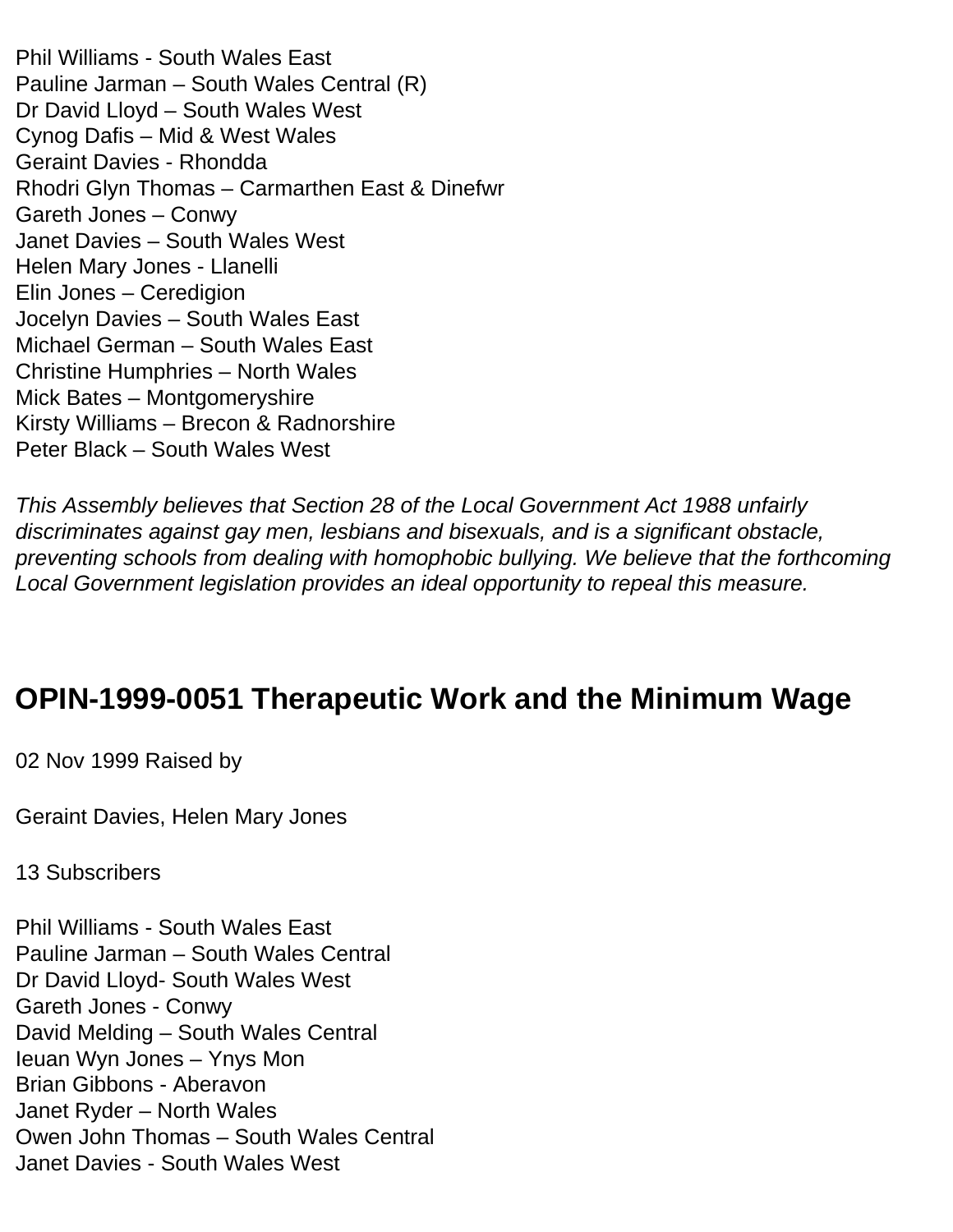Elin Jones Ceredigion Jocelyn Davies - South Wales East Mick Bates - Montgomeryshire

*This Assembly believes that the UK Government should reconsider the definition of an 'employed person' for the purposes of the National Minimum Wage. At present those with severe disability undertaking a limited amount of work as therapy (with the express permission of the Benefit Agency) are not exempt from the application of the National Minimum Wage. As a result their entitlement to benefits is at risk and indeed the very provision of the employment*  as they may no longer be considered by their to be economically viable due to their level of *productivity.* 

## **OPIN 1999-0058 Wildlife Protection and Access to Open Countryside Legislation**

Raised on 10 November 99 by

Sue Essex – Cardiff North

16 Subscribers

Phil Williams - South Wales East Karen Sinclair – Clwyd South Brian Gibbons - Aberavon Janice Gregory - Ogmore Pauline Jarman – South Wales Central Gareth Jones - Conwy Michael German – South Wales East Ron Davies - Caerphilly Carwyn Jones – Bridgend Lorraine Barrett – Cardiff South & East Christine Chapman – Cwm Cynon Alison Halford - Delyn Richard Edwards – Preseli Pembrokeshire Jenny Randerson – Cardiff Central John Griffiths – Newport East Peter Black – South Wales West

*This Assembly supports new legislation to give better protection to wildlife and to enhance quiet enjoyment of countryside life.*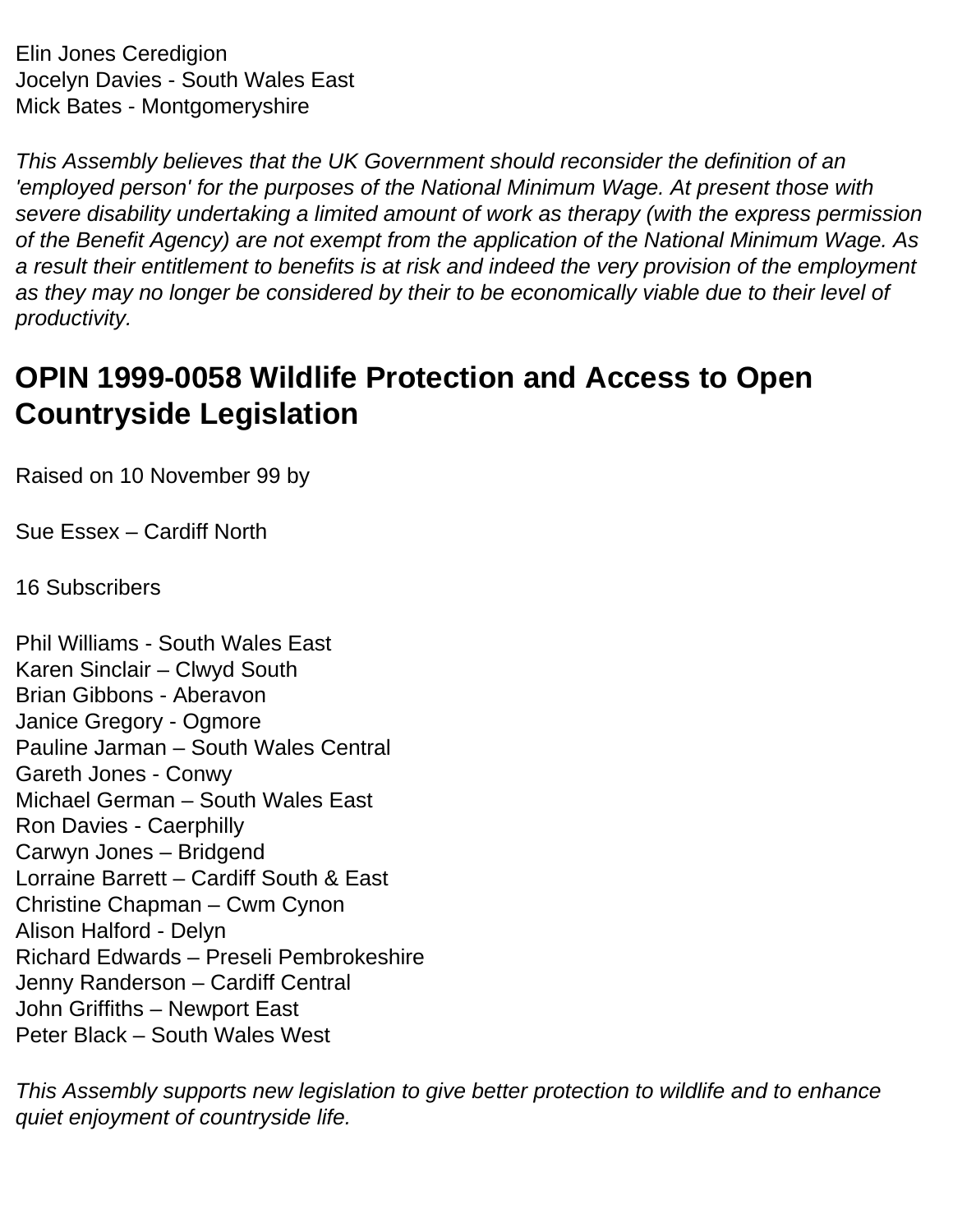### **OPIN-1992-0062 Exclusion of Barry from Objective 2 Funding**

Raised on 22 November by

David Melding – South Wales Central Jonathon Morgan – South Wales Central Jenny Randerson – Cardiff Central Owen Jon Thomas – South Wales Central

10 Subscribers

Phil Williams - South Wales East Gareth Jones – Conwy Pauline Jarman – South Wales Central Cynog Dafis – Mid & West Wales Nicholas Bourne – Mid & West Wales Helen Mary Jones - Llanelli Glyn Davies – Mid & West Wales Alun Cairns – South Wales West William Graham – South Wales East Peter Black – South Wales West

*This National Assembly for Wales opposes the recommendation of the Assembly Cabinet that Barry be excluded from the Objective 2 funding map. This funding is greatly needed in the town because it has wards with high levels of social exclusion and a waterfront project that needs further resources for development. This Assembly calls on the Cabinet to reconsider its recommendation to exclude Barry from the Objective 2 map.* 

## **OPIN-1999-0063 Jubilee 2000 and the G7**

Raised on 22 November by

Rhodri Glyn Thomas – East Carmarthen and Dinefwr

5 Subscribers

Phil Williams - South Wales East Dr David Lloyd – South Wales West Geraint Davies - Rhondda Mick Bates Montgomeryshire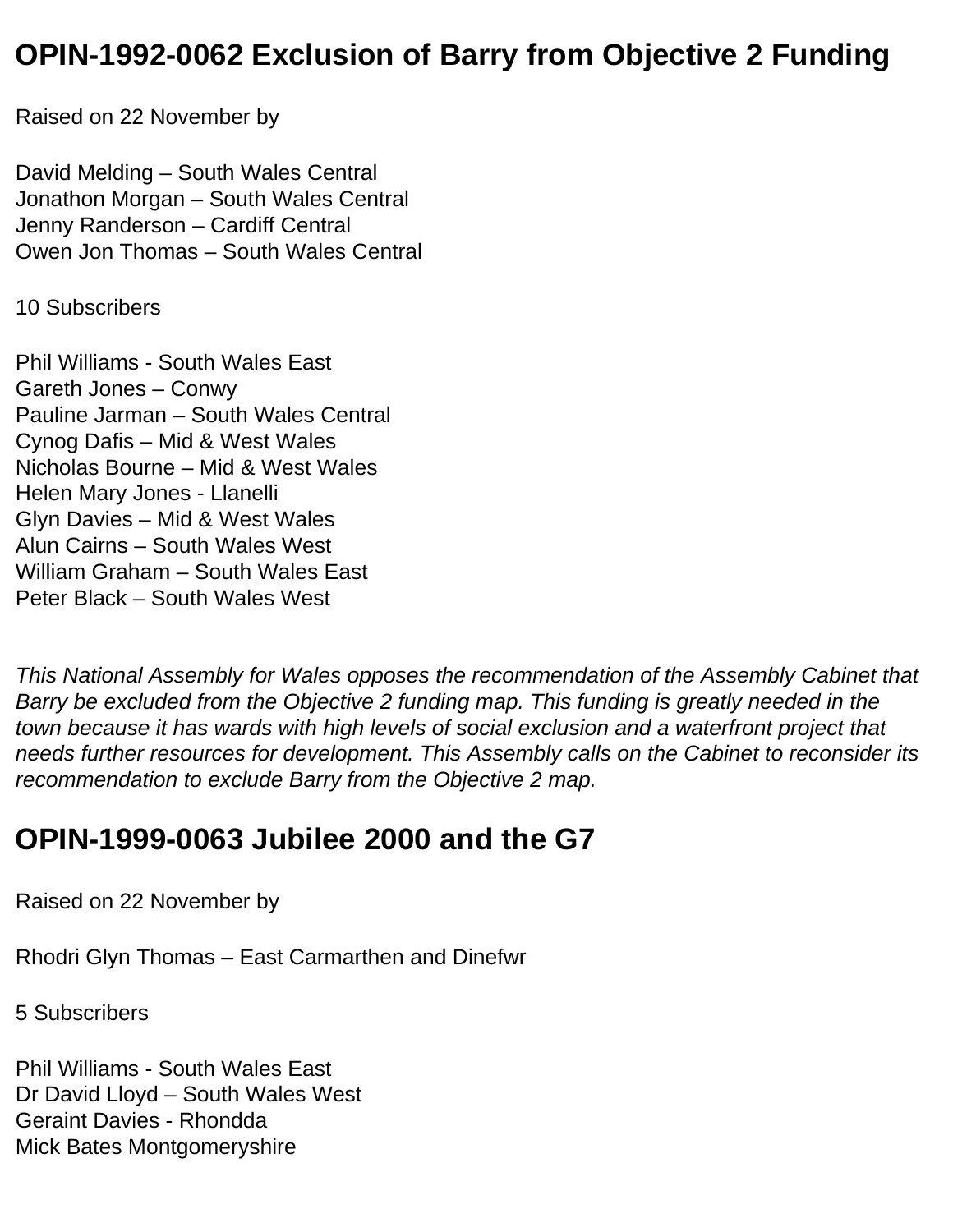*The National Assembly for Wales declares its support for Jubilee 2000's campaign for the write off of poor countries debts and calls on Prime Minister Blair and the UK Government to match President Clinton's announcement of a new United States policy on debt cancellation.* 

## **OPIN-1999-0064 Arts Council for Wales**

Raised on 24 November by

John Griffiths – Newport East

Lynne Neagle – Torfaen

6 Subscribers

Christine Chapman - Cynon Valley Janice Gregory - Ogmore Karen Sinclair – Clwyd South Gareth Jones- Conwy Alison Halford – Delyn Richard Edwards – Preseli- Pembrokeshire

*The National Assembly for Wales notes the quality and professionalism of Gwent Theatre's work over many years and has grave concern regarding the Arts Council for Wales' decision to cease funding Gwent Theatre after the current financial year. The Assembly calls upon the Arts Council for Wales to make their decision-making process open and transparent and to hold talks with Gwent Theatre regarding these matters and the way forward.* 

# **OPIN-1999-0066 An Annual Welsh Public Holiday on St. David's Day, March 1st**

Amendments raised on 25 November by

Owen John Thomas – South Wales Central John Griffths – Newport East Helen Mary Jones – Llanelli

3 Subscribers